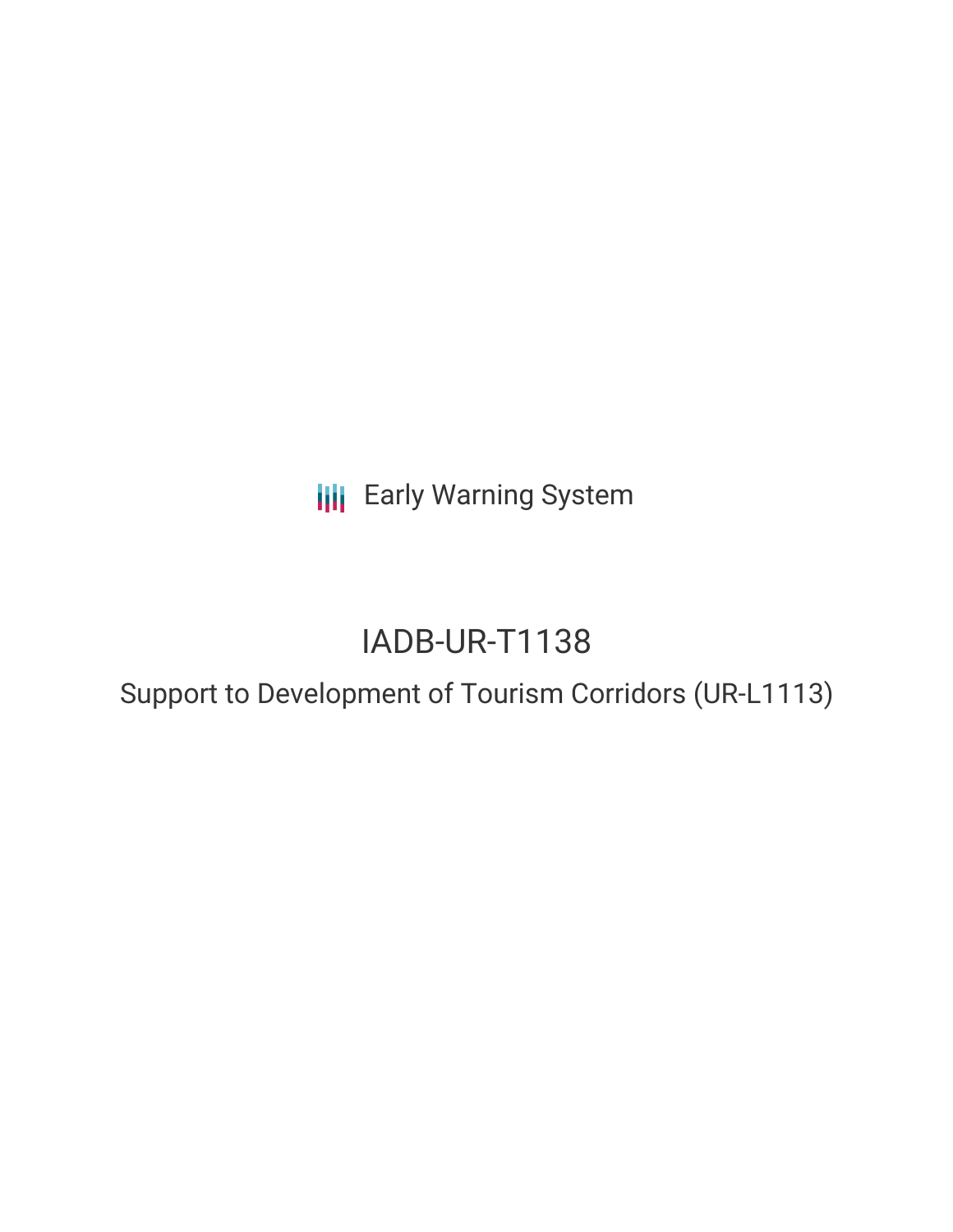#### **Quick Facts**

| <b>Countries</b>               | Uruguay                                |
|--------------------------------|----------------------------------------|
| <b>Financial Institutions</b>  | Inter-American Development Bank (IADB) |
| <b>Status</b>                  | Completed                              |
| <b>Bank Risk Rating</b>        | C                                      |
| <b>Voting Date</b>             | 2016-05-19                             |
| <b>Borrower</b>                | Government of Uruguay                  |
| <b>Sectors</b>                 | <b>Technical Cooperation</b>           |
| <b>Investment Type(s)</b>      | Grant                                  |
| <b>Investment Amount (USD)</b> | $$0.15$ million                        |
| <b>Project Cost (USD)</b>      | $$0.15$ million                        |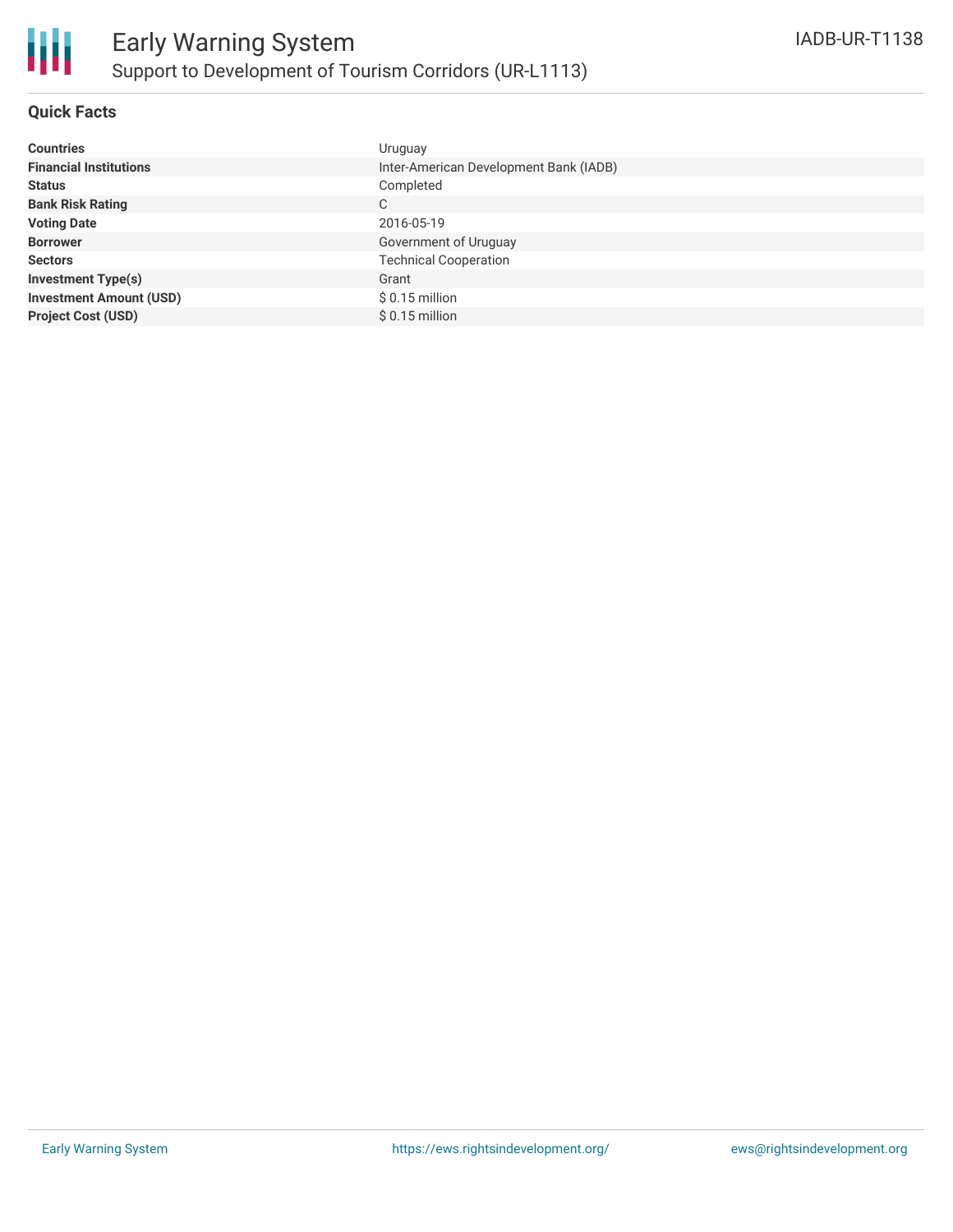

#### **Project Description**

The objective of the Technical Cooperation is to support the preparation of the loan program for development of touristic corridors.

This project is preparing for an initiative to to help generate employment and income in emerging destinations, consolidating tourism activity as a factor in balanced regional development (see Related Projects).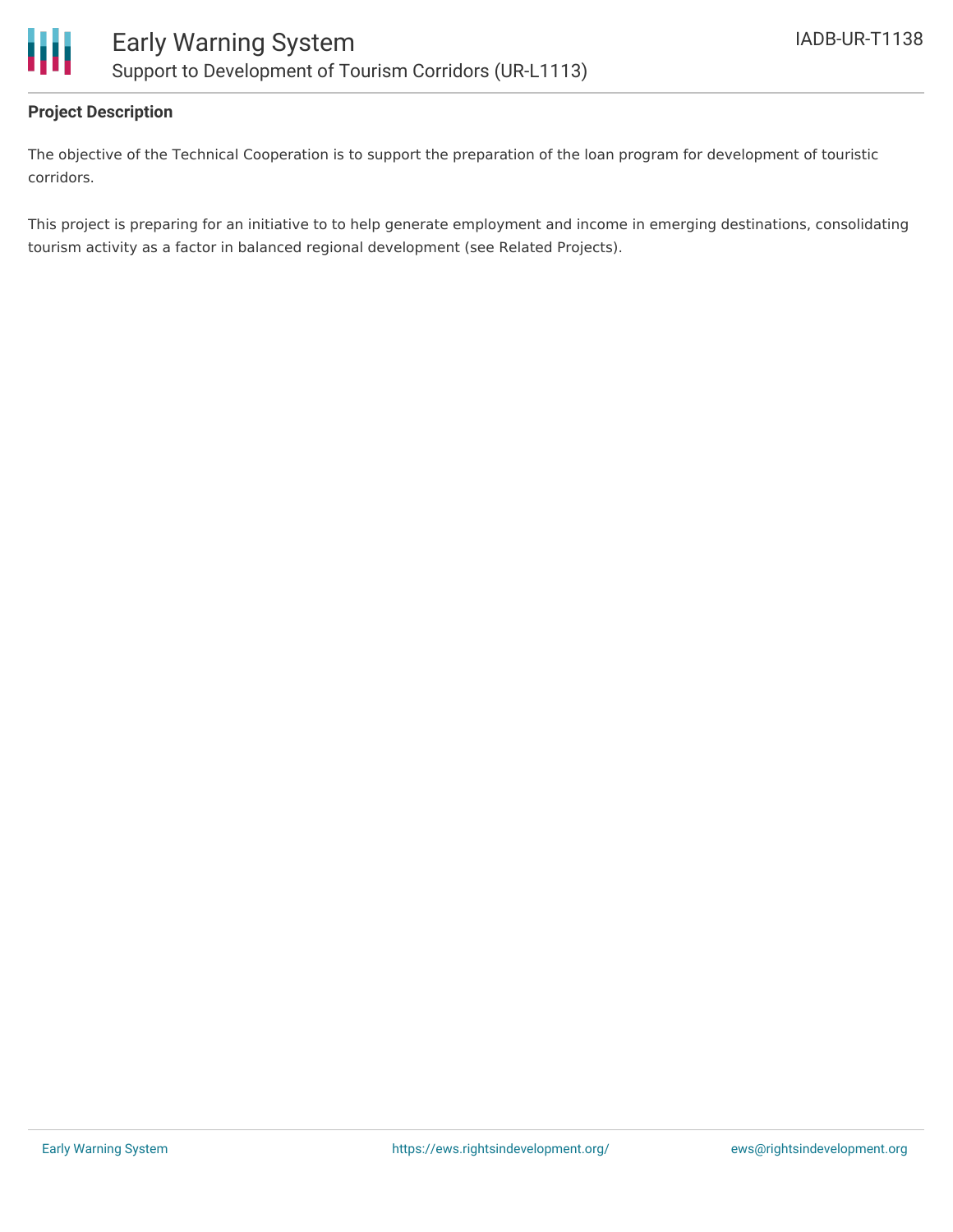

#### **Investment Description**

• Inter-American Development Bank (IADB)

This investment is US\$150,000 in Non-Reimbursable Technical Cooperation.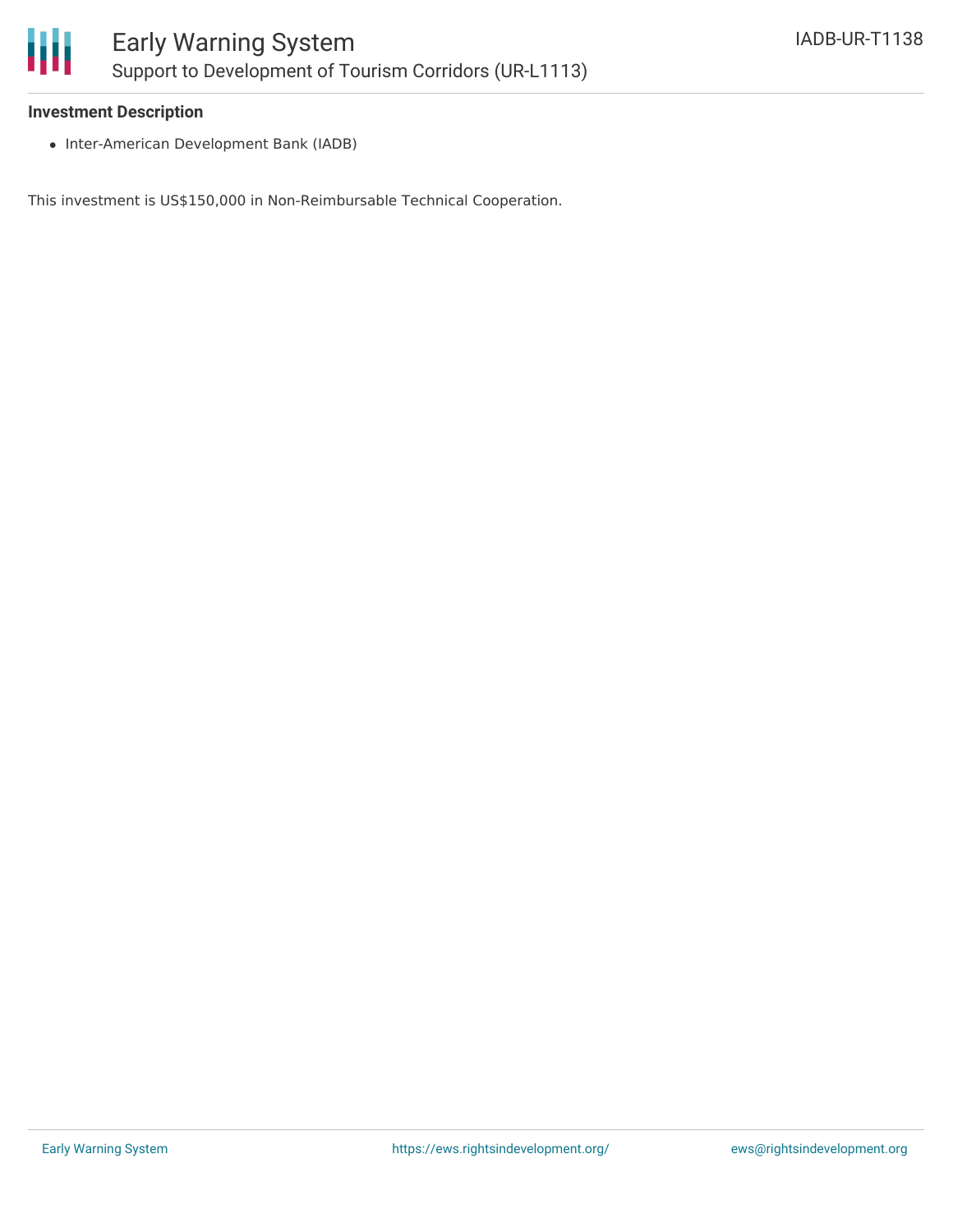

#### **Contact Information**

ACCOUNTABILITY MECHANISM OF IADB

The Independent Consultation and Investigation Mechanism (MICI) is the independent complaint mechanism and fact-finding body for people who have been or are likely to be adversely affected by an Inter-American Development Bank (IDB) or Inter-American Investment Corporation (IIC)-funded project. If you submit a complaint to MICI, they may assist you in addressing the problems you raised through a dispute-resolution process with those implementing the project and/or through an investigation to assess whether the IDB or IIC is following its own policies for preventing or mitigating harm to people or the environment. You can submit a complaint by sending an email to MICI@iadb.org. You can learn more about the MICI and how to file a complaint at http://www.iadb.org/en/mici/mici,1752.html (in English) or http://www.iadb.org/es/mici/mici,1752.html (Spanish).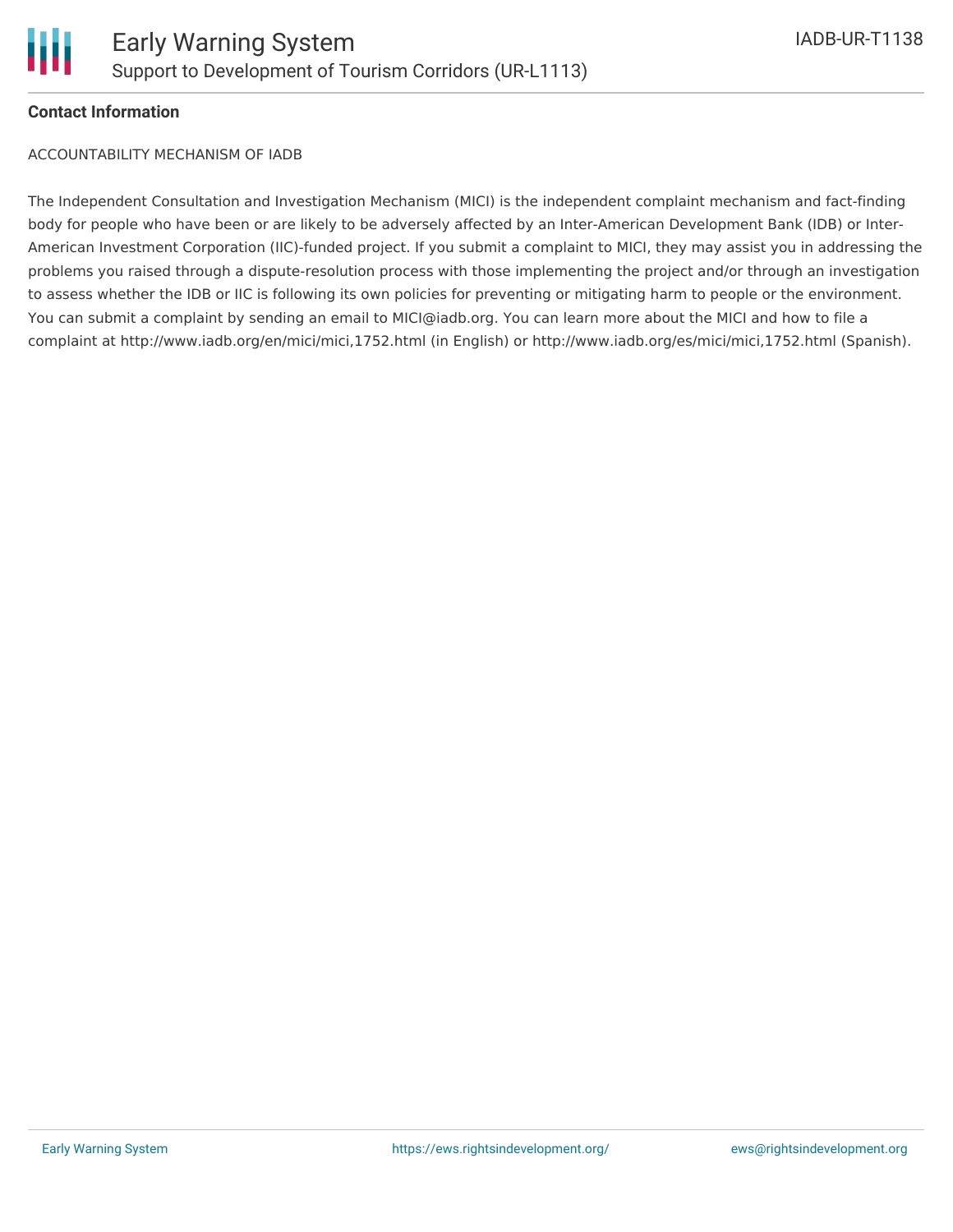

### Early Warning System Support to Development of Tourism Corridors (UR-L1113)

#### **Bank Documents**

[UR-L1113](https://ewsdata.rightsindevelopment.org/files/documents/38/IADB-UR-T1138.pdf) [\[Original](http://www.iadb.org/Document.cfm?id=40324052) Source]